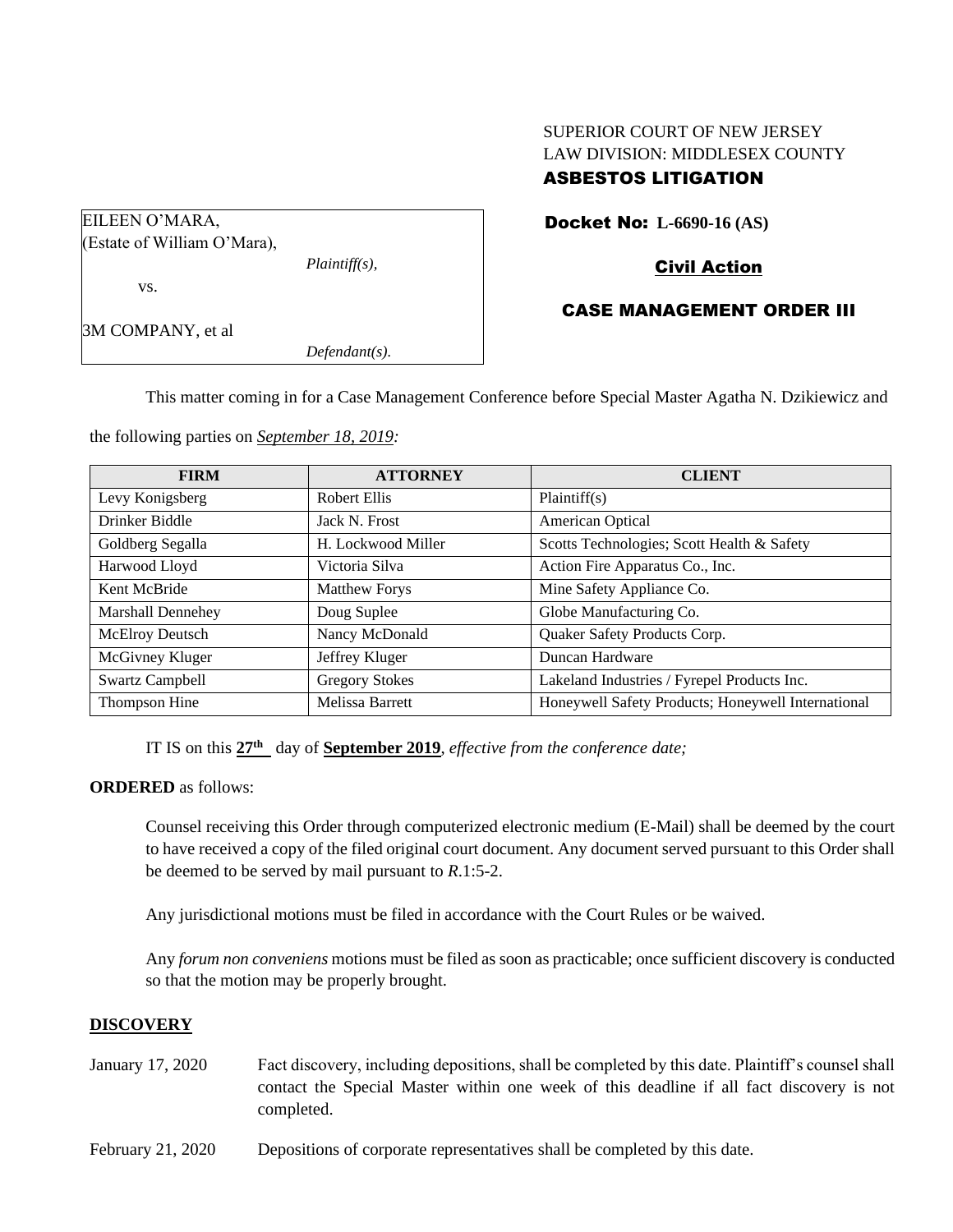## **EARLY SETTLEMENT**

April 10, 2020 Settlement demands shall be served on all counsel and the Special Master by this date.

## **MEDICAL EXPERT REPORT**

- March 31, 2020 Plaint if shall serve medical expert reports by this date.
- March 31, 2020 Upon request by defense counsel, plaintiff is to arrange for the transfer of pathology specimens and x-rays, if any, by this date.
- July 17, 2020 Defendants shall identify its medical experts and serve medical reports, if any, by this date. In addition, defendants shall notify plaintiff's counsel (as well as all counsel of record) of a joinder in an expert medical defense by this date.

## **LIABILITY EXPERT REPORTS**

- March 31, 2020 Plaintiff shall identify its liability experts and serve liability expert reports by this date or waive any opportunity to rely on liability expert testimony.
- September 17, 2020 Defendants shall identify its liability experts and serve liability expert reports, if any, by this date or waive any opportunity to rely on liability expert testimony.

#### **SUMMARY JUDGMENT MOTION PRACTICE**

- April 10, 2020 Plaintiff's counsel shall advise, in writing, of intent not to oppose motions by this date.
- April 24, 2020 Summary judgment motions shall be filed no later than this date.
- May 22, 2020 Last return date for summary judgment motions.

### **ECONOMIST EXPERT REPORTS**

- March 31, 2020 Plaintiff shall identify its expert economists and serve expert economist report(s), if any, by this date or waive any opportunity to rely on economic expert testimony.
- July 17, 2020 Defendants shall identify its expert economists and serve expert economist report(s), if any, by this date or waive any opportunity to rely on economic expert testimony.

### **EXPERT DEPOSITIONS**

August 31, 2020 Expert depositions shall be completed by this date. To the extent that plaintiff and defendant generic experts have been deposed before, the parties seeking that deposition in this case must file an application before the Special Master and demonstrate the necessity for that deposition. To the extent possible, documents requested in a deposition notice directed to an expert shall be produced three days in advance of the expert deposition. The expert shall not be required to produce documents that are readily accessible in the public domain.

 $\_$  , and the set of the set of the set of the set of the set of the set of the set of the set of the set of the set of the set of the set of the set of the set of the set of the set of the set of the set of the set of th